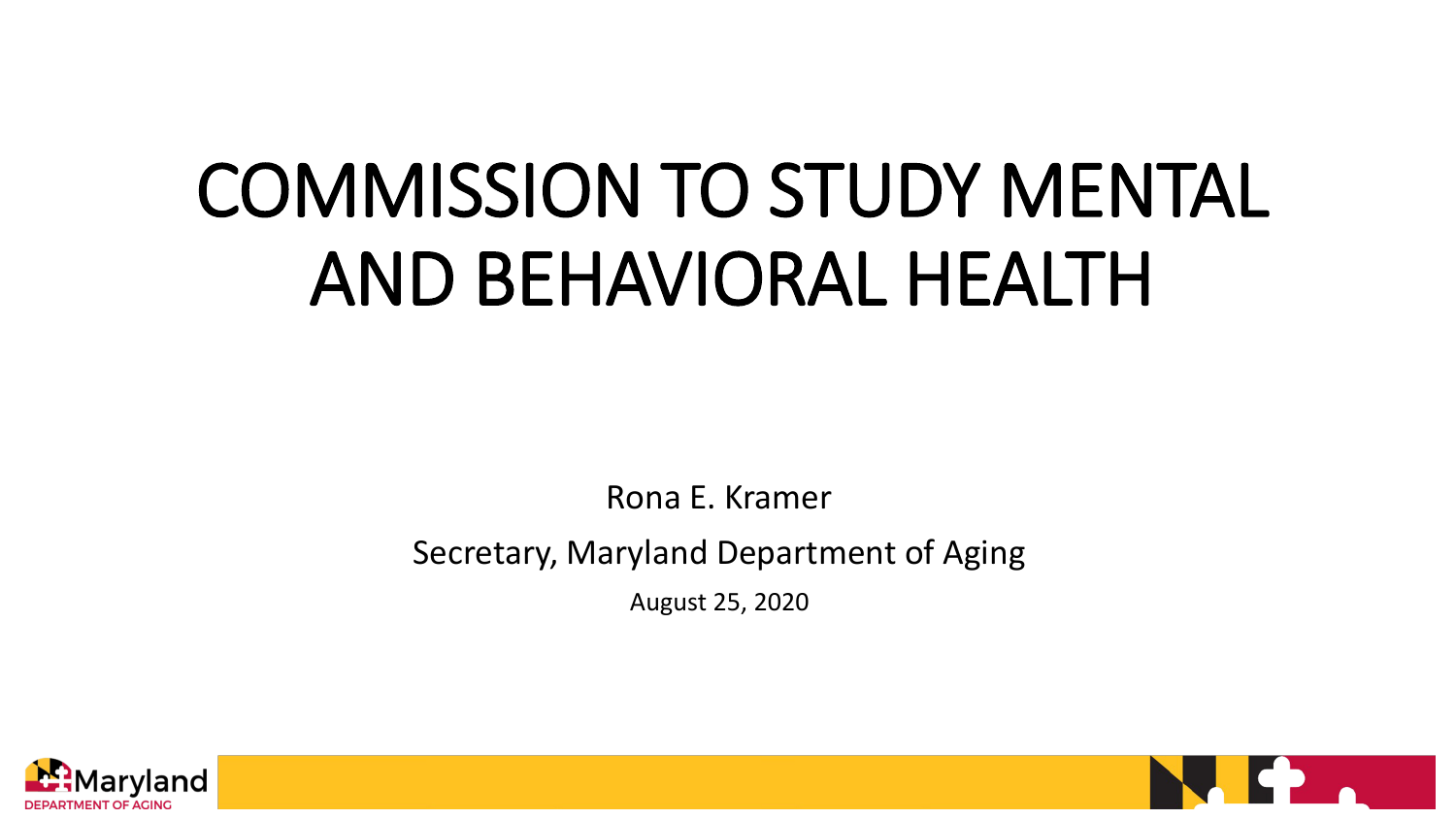## MDoA and Behavioral Health

- Enhanced Community for Life Services
	- COVID-19 Safety Information
	- Virtual Social Interaction Opportunities
	- Assistance Accessing and Utilizing Technology
- Restaurant Initiative Meal Delivery
	- Home Delivered Meals program provided by local restaurants
	- Makes the meals special and something to look forward to
	- Ethnically tailored meals provide comfort to older adults



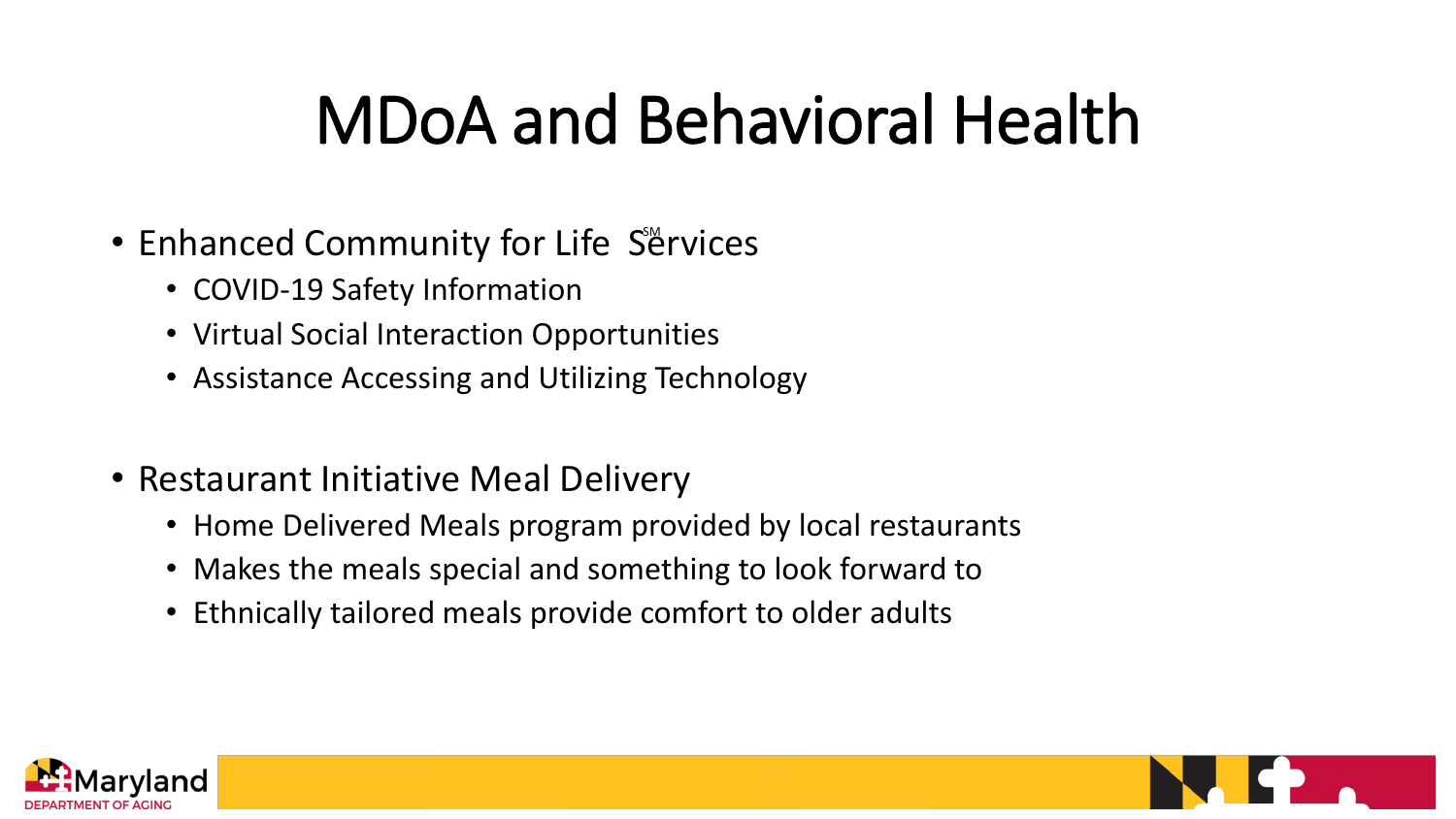- Public Service Announcements
	- [Series of PSAs a](https://www.youtube.com/playlist?list=PLqxzM7j0G5XYWxbDziyVydD_mHe6657wj)ddressing COVID-19 topics
	- Reaching out personally to bring vital COVID-19 information to seniors
	- PSA specifically addressing social isolation and behavioral health issues





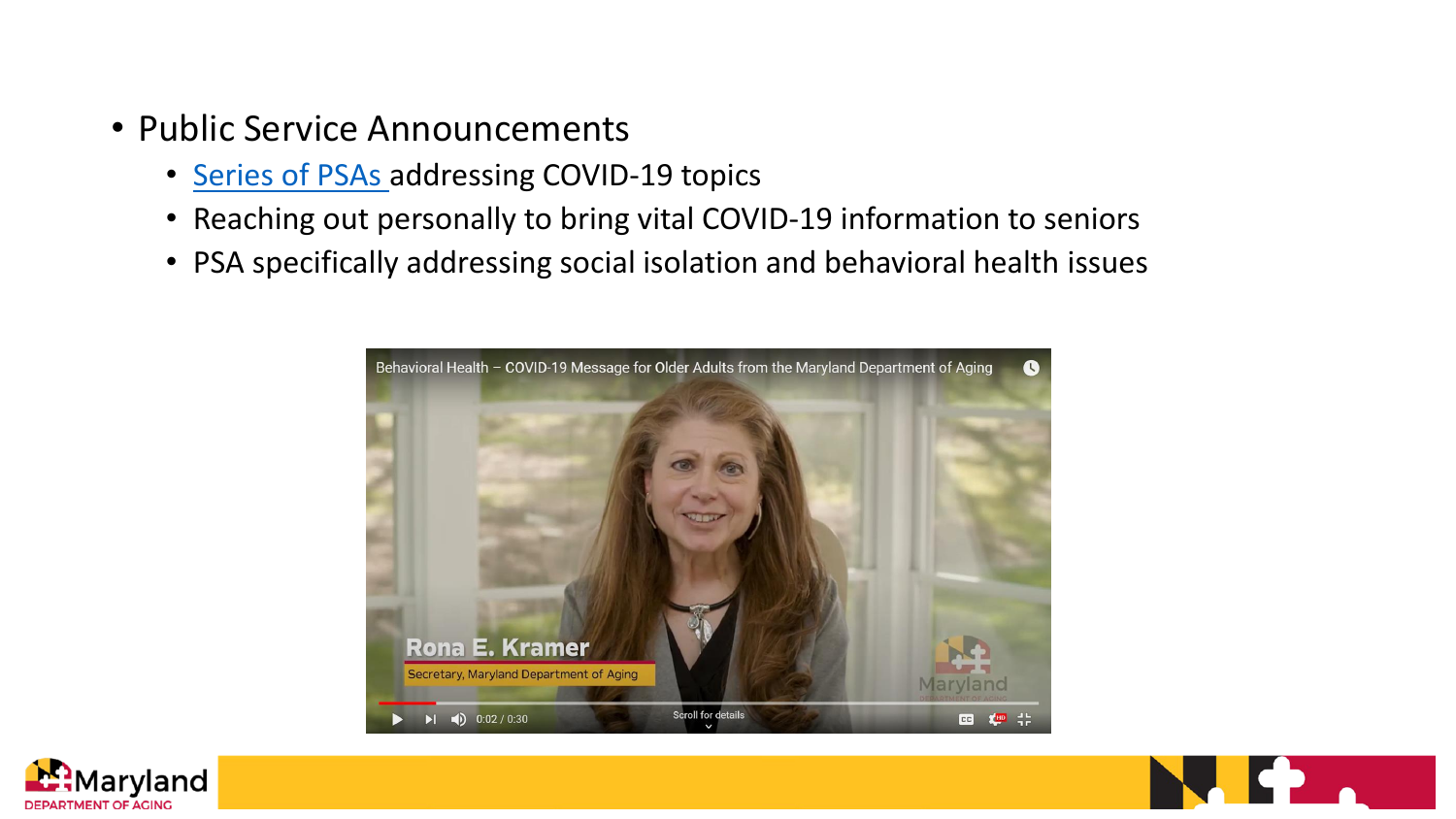- Senior Call Check
	- Daily automated check-in calls
	- Weekly live calls by volunteers trained to recognize behavioral health issues and elder abuse
	- AAAs conducting personal check-ins 1-3 times a week for senior center participants and meal delivery recipients
- Communications/Social Media
	- Frequent social media posts
	- E-blasts with PSA behavioral health information
	- Enhanced website focused on behavioral health/social isolation





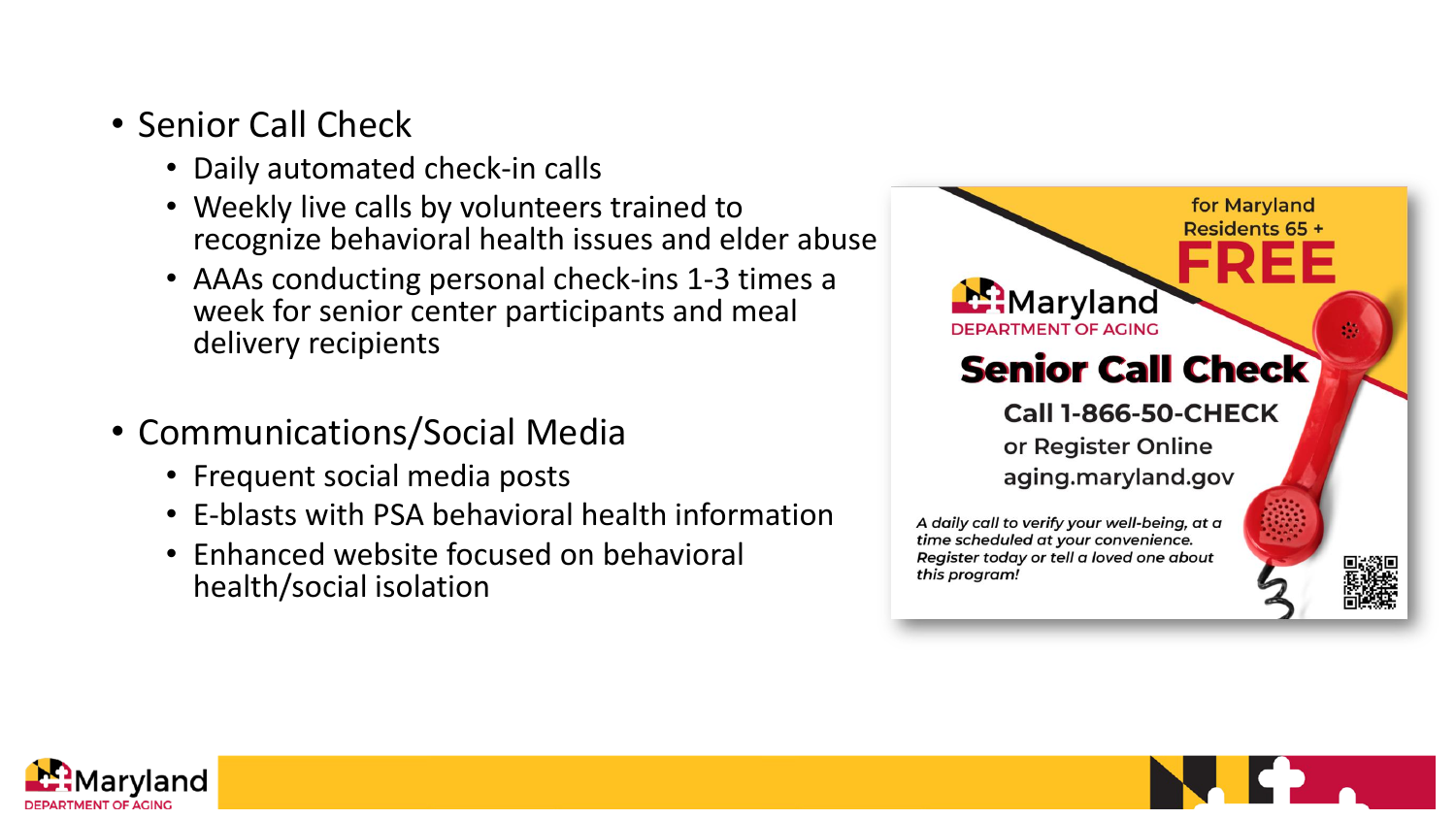- Depression Screening and Chronic Disease Self-Management
	- Monitoring physical and mental health, specifically depression and isolation
	- Enrolling in evidence-based programs
	- Now online and by phone
	- MAC, Inc. (Lower Shore Aging) providing training to deliver Program to Encourage Active and Rewarding Lives (PEARLS) behavioral health program
- Virtual Senior Centers
	- New post-COVID
	- Through Facebook Live, YouTube, Zoom, and other platforms
	- Tai Chi, meditation, yoga…